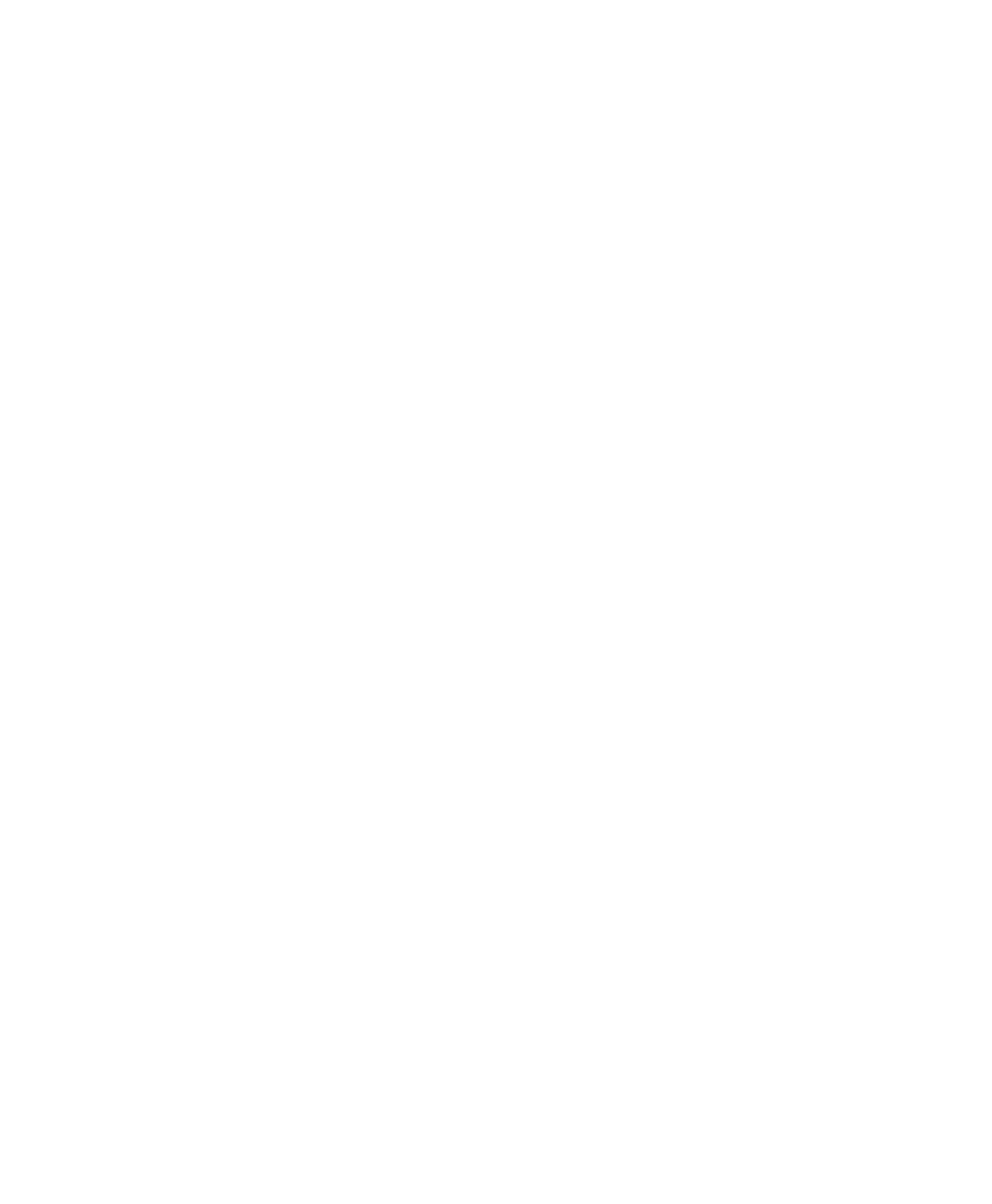# **SeqSense Analysis Toolkit**

**Tutorial Guide**

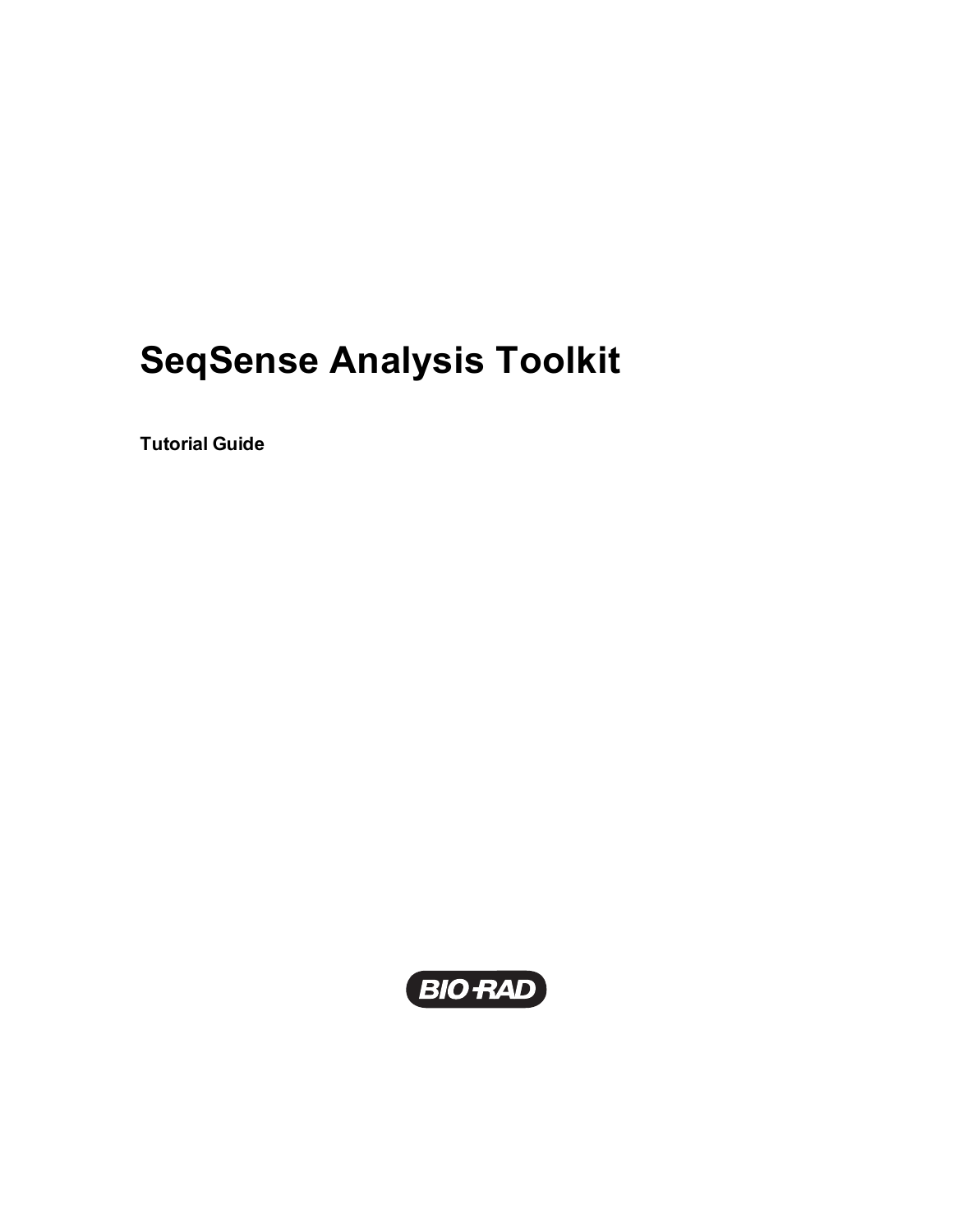### **Legal Notices**

No part of this publication may be reproduced or transmitted in any form or by any means, electronic or mechanical, including photocopy, recording, or any information storage or retrieval system, without permission in writing from Bio-Rad Laboratories, Inc..

Bio-Rad reserves the right to modify its products and services at any time. This guide is subject to change without notice. Although prepared to ensure accuracy, Bio-Rad assumes no liability for errors or omissions, or for any damage resulting from the application or use of this information.

BIO-RAD is a trademark of Bio-Rad Laboratories, Inc.

All trademarks used herein are the property of their respective owner.

Copyright © 2019 by Bio-Rad Laboratories, Inc. All rights reserved.

### **Technical Support**

The Bio-Rad Technical Support department in the U.S. is open Monday through Friday, 5:00 AM to 5:00 PM, Pacific time.

**Phone:** 1-800-424-6723, option 2

**Email:** Support@bio-rad.com (U.S./Canada Only)

For technical assistance outside the U.S. and Canada, contact your local technical support office or click the Contact us link at [www.bio-rad.com](http://www.bio-rad.com/).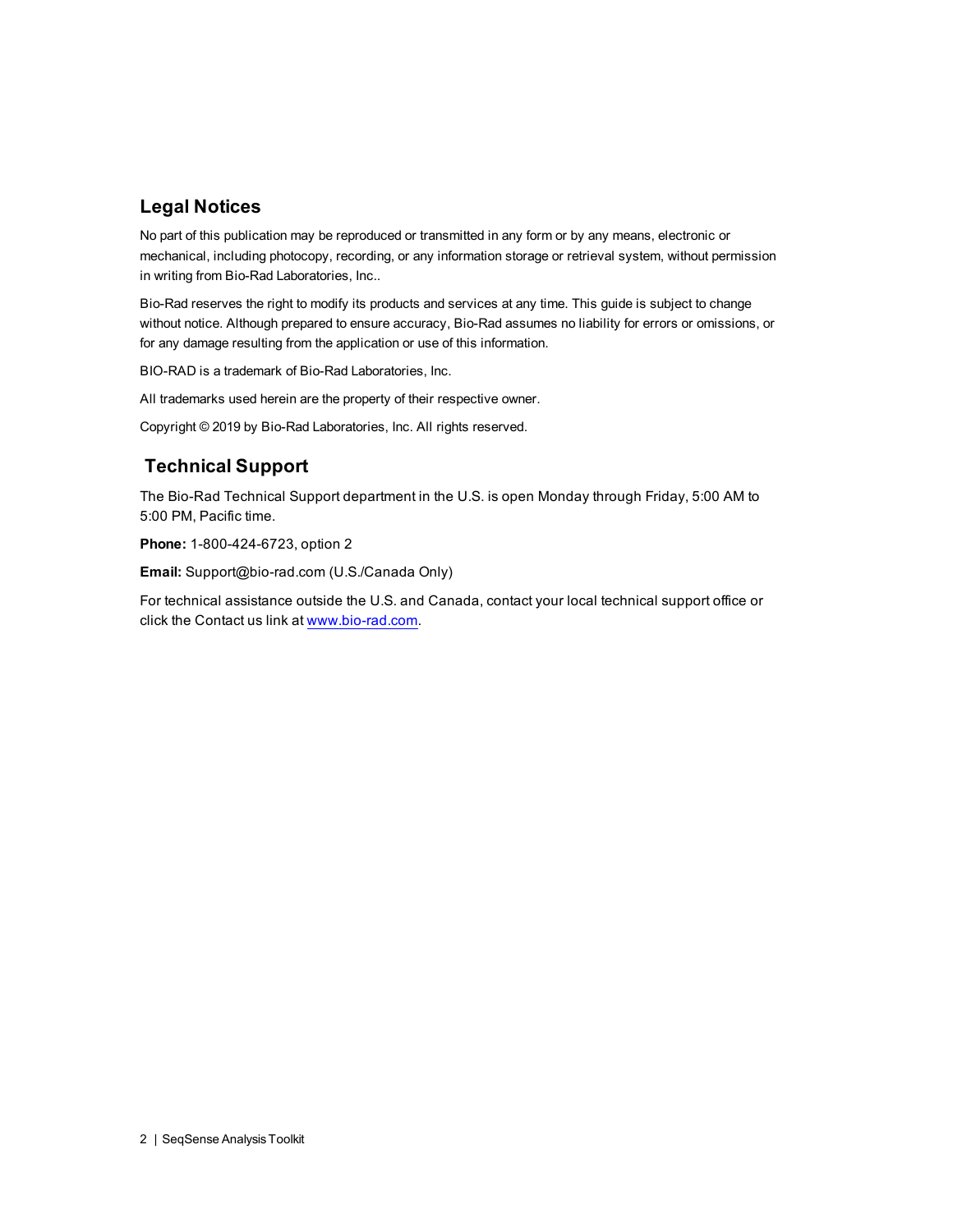## Table of Contents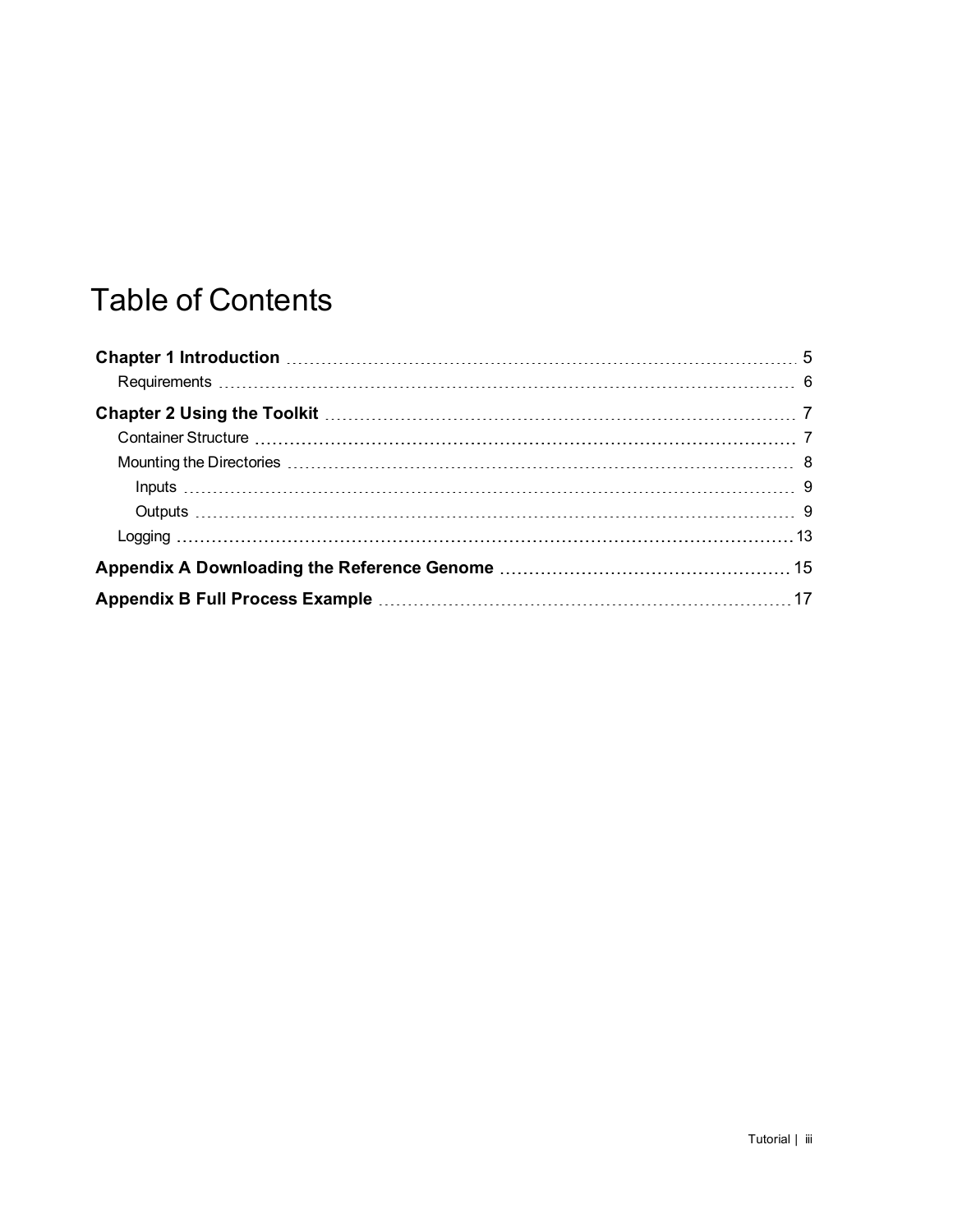Table of Contents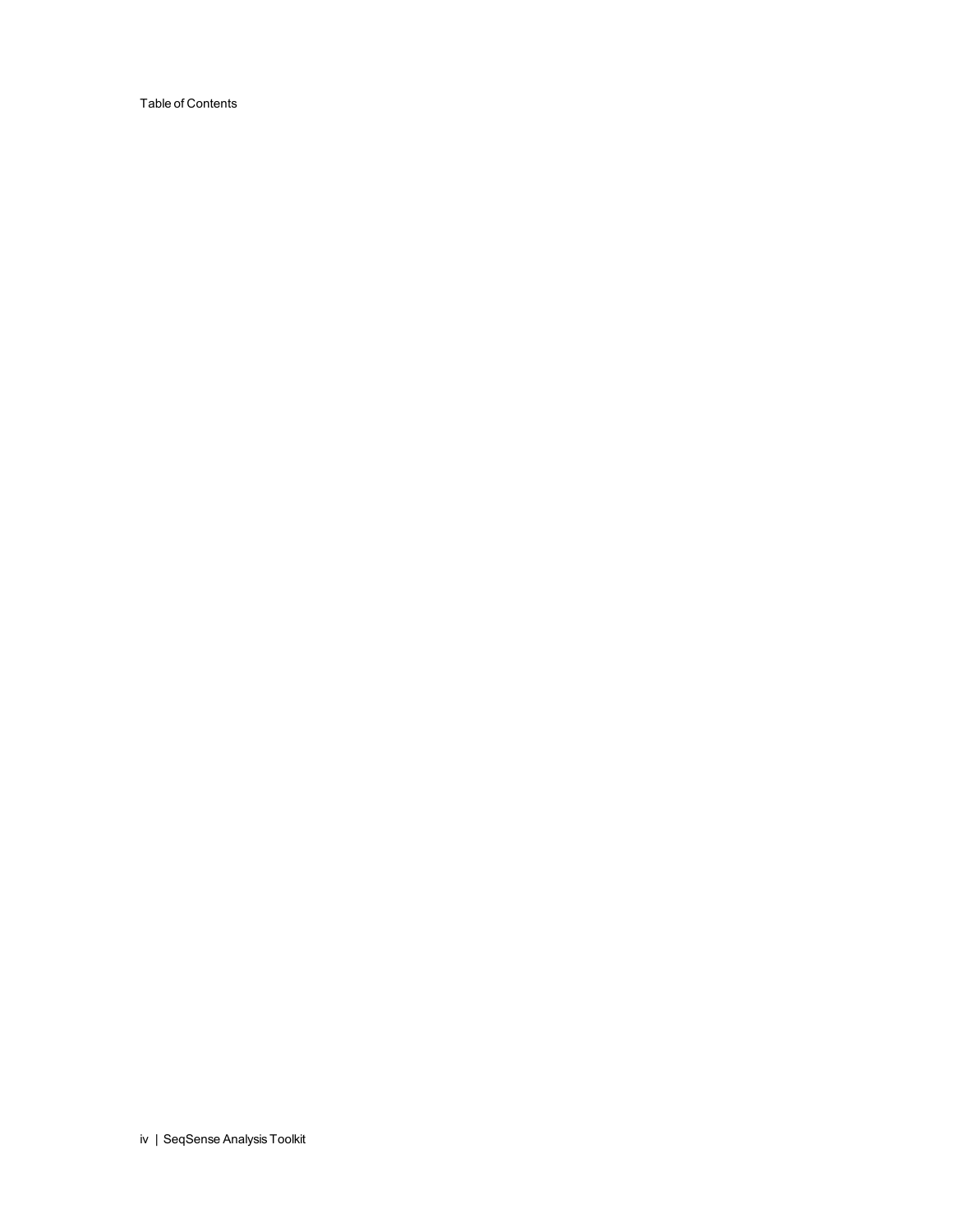## <span id="page-6-0"></span>Chapter 1 Introduction

The Bio-Rad SeqSense Analysis Toolkit is a Docker container with command line scripts and libraries that process FASTQ files as input for secondary analysis, and produces BAM files, count matrices, and reports as output for tertiary analysis.

This tutorial illustrates how the SeqSense Analysis Toolkit is used with the SeqSense Complete Stranded RNA Library Prep Kit, and provides the necessary information, scripts, and libraries to analyze the SeqSense Complete RNA data.

**Note:** Instructions for obtaining human, rat, and mouse reference genomes for analysis are provided in Appendix A, [Downloading](#page-16-0) the Reference Genome.

This tutorial is presented in an Ubuntu Terminal interface, but you can use the commands in any environment that supports UNIX commands.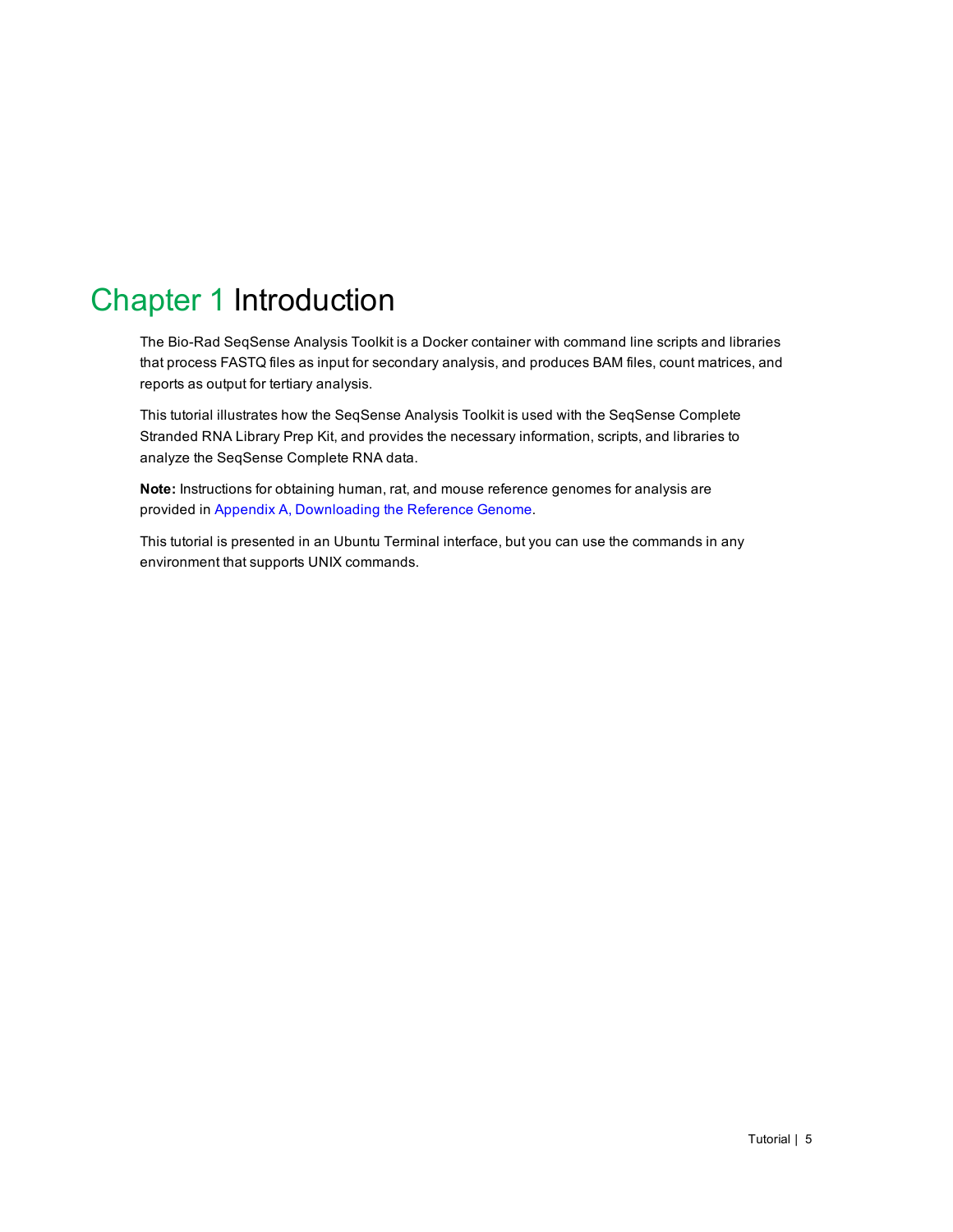### <span id="page-7-0"></span>**Requirements**

The SeqSense Analysis Toolkit is packed into a a Docker container. Therefore, to use the Toolkit you must install the free Community Edition of Docker from the Docker website:

<https://www.docker.com/get-started>

This tutorial assumes that Docker is installed and running. You do not need advanced knowledge of Docker to use the Toolkit, but an optional tutorial is available on the Docker website.

[Table](#page-7-1) 1 specifies the requirements for installing and running Docker and the SeqSense Analysis Toolkit.

#### <span id="page-7-1"></span>**Table 1. System requirements**

| <b>Component</b>     | <b>Minimum</b>            | Recommended               |
|----------------------|---------------------------|---------------------------|
| Operating system     | Ubuntu OS 16.04 or higher | Ubuntu OS 16.04 or higher |
| Docker version       | Docker v18.08.7 or higher | Docker v18.08.7 or higher |
| CPU cores            | 16                        | 24 or greater             |
| Memory               | <b>RAM 32 GB</b>          | RAM 64 GB or greater      |
| Available disk space | 500 GB                    | 1 TB                      |

**Important:** If you are running a system with higher than minimum requirements, you must add the following command line arguments to fully utilize its capabilities:

- $\blacksquare$  --max cpus
- **n** --max\_memory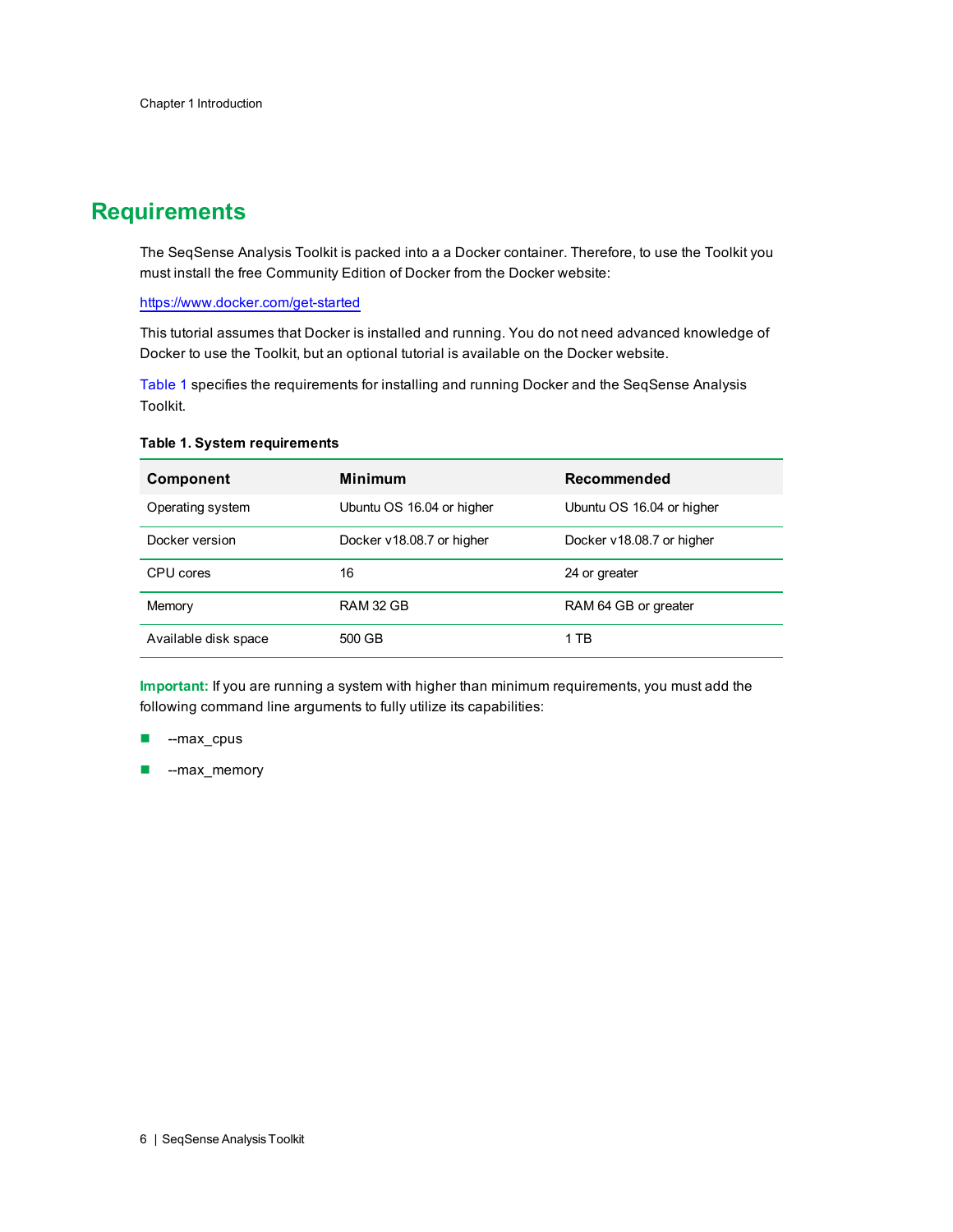## <span id="page-8-0"></span>Chapter 2 Using the Toolkit

The SeqSense Analysis Toolkit is designed to process one sample index at a time, where each sample is represented by a set of paired FASTQ files. These files represent the entry point into the command workflow. To view an illustration of the workflow, see [Understanding](#page-12-0) the Output Step [Workflow](#page-12-0) on page 11.

## <span id="page-8-1"></span>**Container Structure**

When you run the Docker command, Docker launches the SeqSense Analysis Toolkit and mounts the required directories to pass input data and receive output data. The following graphic shows the sample directory structure for the raw FASTQ files from one sample that are used in this tutorial:



<span id="page-8-2"></span>All analysis will proceed from this directory structure. Each directory is briefly described in [Table](#page-8-2) 2.

#### **Table 2. Container directories**

| <b>Directory</b> | <b>Description</b>                                                                                                      |
|------------------|-------------------------------------------------------------------------------------------------------------------------|
| /data            | Input directory, which contains your FASTQ files<br>-v /local/path/to/fastgdir:/data                                    |
| /ref data        | reference data directory, where the local copy of the reference genome is stored<br>-v /local/path/to/ref data:ref data |
| /work            | working directory, where all intermediary work is stored<br>-v /local/path/toi/workdir:/work                            |
| /output          | Output directory, where formal outputs of the pipeline are written<br>-v /local/path/to/outputdir:/output               |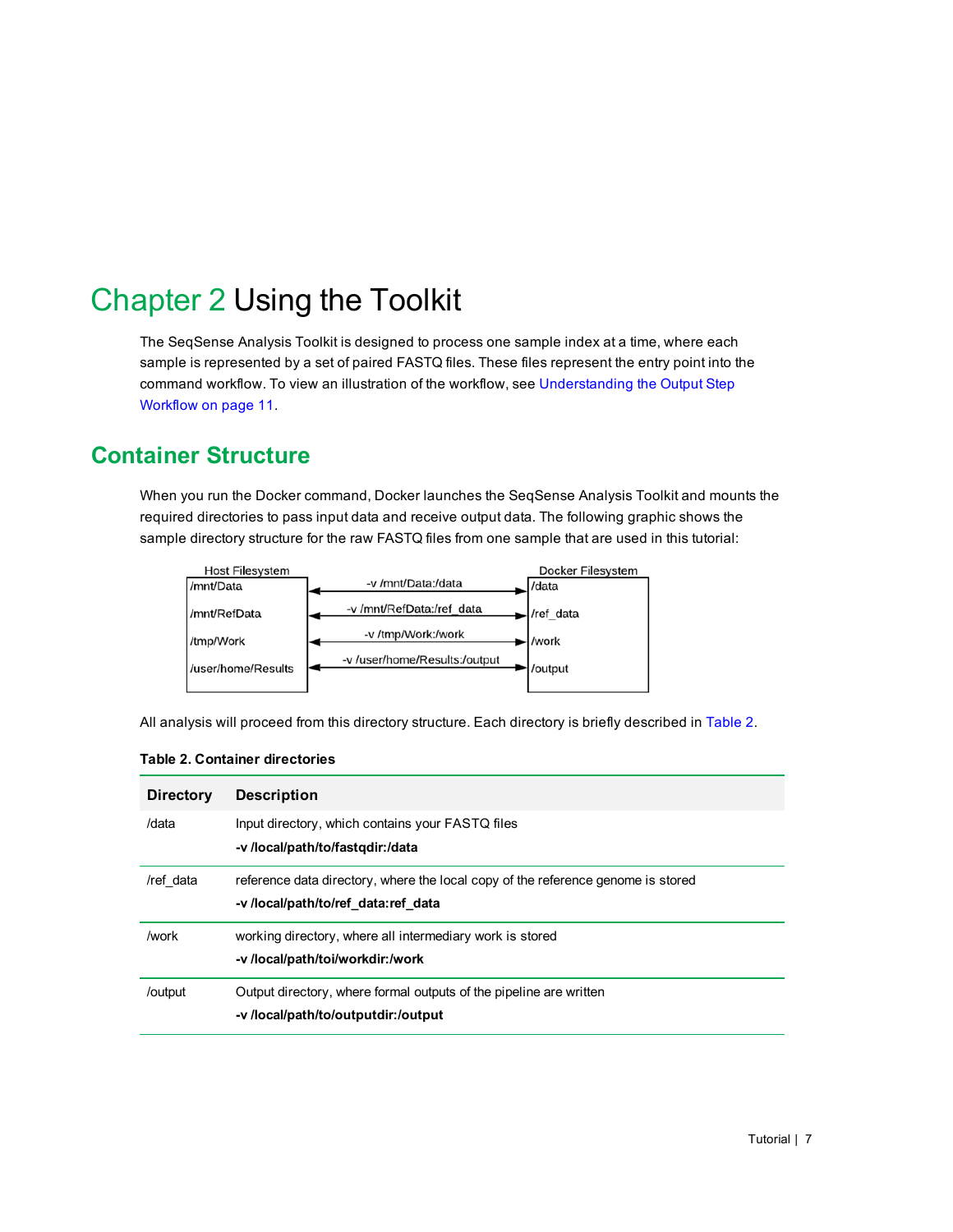## <span id="page-9-0"></span>**Mounting the Directories**

Complete the steps below to mount the required directories and launch the SeqSense Analysis Toolkit container.

**Tip:** To view additional options or other help information, run the following command:

docker run -t bioraddbg/sequoia\_analysis\_toolkit --help

#### **To mount the directories and launch the container**

- 1. Run the docker run -t command to launch the container.
- 2. Docker creates the directories comprising the container structure.
	- -v /local/path/to/workdir:/work
	- -v /local/path/to/ref\_data:/ref\_data
	- -v /local/path/to/outputdir:/output
	- -v /local/path/to/fastqdir:/data
- 3. Name the container using the following syntax:

bioraddbg/sequoia\_analysis\_toolkit

- 4. Use the following settings to specify storage locations in the container:
	- $\blacksquare$  --reads '/data/myreads \*R{1,2}\*.fastq.gz' for FASTQ files
	- $\blacksquare$  --outDir /output/myreads for output files
	- **n** --genomes base /ref data for the reference genome
	- $\blacksquare$  -w /work for the working directory
- 5. Use profile indocker for the context of this tutorial.
- 6. Use --genome {hg38, mm10, rnor6} to specify the reference genome.

The complete invocation to set up the pipeline is shown below:

```
docker run --rm -t -v /local/path/to/workdir:/work \
   -v /local/path/to/ref_data:/ref_data \
   -v /local/path/to/outputdir:/output \
   -v /local/path/to/fastqdir:/data \
   bioraddbg/sequoia analysis toolkit \setminus--reads '/data/myreads *R{1,2}*.fastq.gz \
   --outDir /output/myreads \
   --genomes base /ref data \
   -w /work \
   -profile indocker \
   --genome hg38
```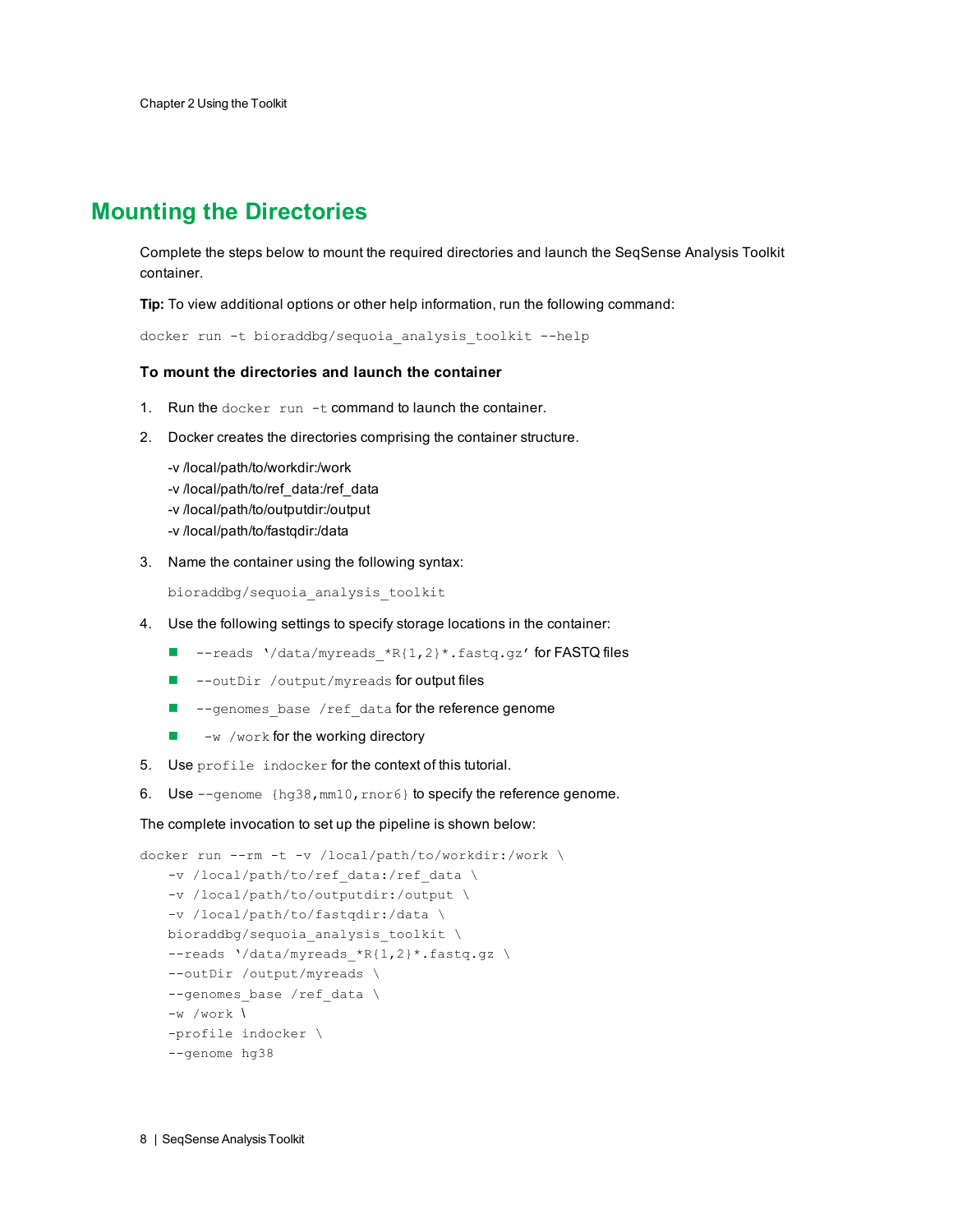### <span id="page-10-0"></span>**Inputs**

Following are examples of g-zipped FASTQ input files in a data directory:

/data/mm10/A23-276048775/

├── IndexA23\_S23\_L001\_R1\_001.fastq.gz

└── IndexA23\_S23\_L001\_R2\_001.fastq.gz

**Note:** When a sample is run across multiple lanes, a FASTQ file is generated for each lane. Before running the toolkit, merge the files together using the following commands:

cat /local/data/samplename\*L\*\_R1\_\*.fastq.gz > /local/data/samplename\_R1.fastq.gz

<span id="page-10-1"></span>cat /local/data/samplename\*L\*\_R2\_\*.fastq.gz > /local/data/samplename\_R2.fastq.gz

### **Outputs**

The output structure of the SeqSense Analysis Toolkit is listed alphabetically, as shown below:

#### **/mnt/toolkit\_test/output/IndexA23/**

| ├── calcRPKMTPM                                |
|------------------------------------------------|
|                                                |
| $\vdash$ cutAdapt                              |
| $\vert \vert$ - trimlog.log                    |
| │ └── trimmed_R1.fastq.gz                      |
| $\leftarrow$ debarcode                         |
|                                                |
| │ └── IndexA23_S23_L001_debarcoded_R1.fastq.gz |
| $\vdash$ dedup                                 |
|                                                |
|                                                |
| $\vert$ - $\vert$ dedup.log                    |
| $\leftarrow$ fastqc                            |
|                                                |
|                                                |
| $\vert -$ = zips                               |
|                                                |
|                                                |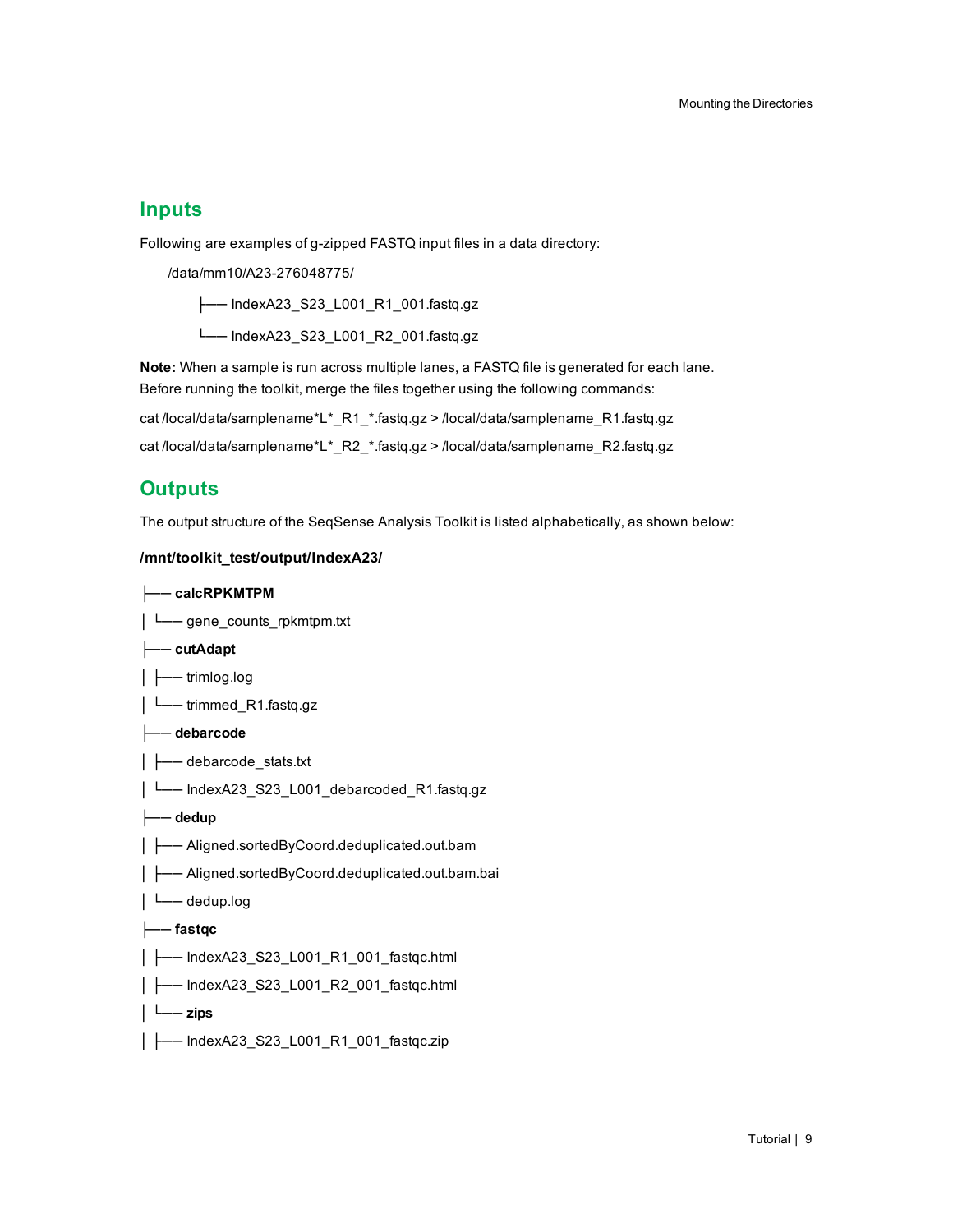| --- longRNACounts                          |
|--------------------------------------------|
|                                            |
|                                            |
| --- microRNACounts                         |
|                                            |
|                                            |
| ├── picardAlignSummary                     |
| │ └── rna_metrics.txt                      |
| -- pipeline_info                           |
| $\vert \downarrow--$ execution_report.html |
| --- execution_timeline.html                |
|                                            |
| │ └── pipeline_dag.dot                     |
| ├── report                                 |
|                                            |
| │ └── pdfReport.pdf                        |
| ├── splitBamLong                           |
| │ └── out.longRNAs.bam                     |
| ├── splitBamMi                             |
| │ └── out.miRNAs.bam                       |
| ├── star                                   |
|                                            |
| -- Aligned.sortedByCoord.out.bam.bai<br>L  |
|                                            |
| L <sub>—</sub> umiTagging                  |
| --- Aligned.sortedByCoord.tagged.bam       |
|                                            |

└── Aligned.sortedByCoord.tagged.bam.bai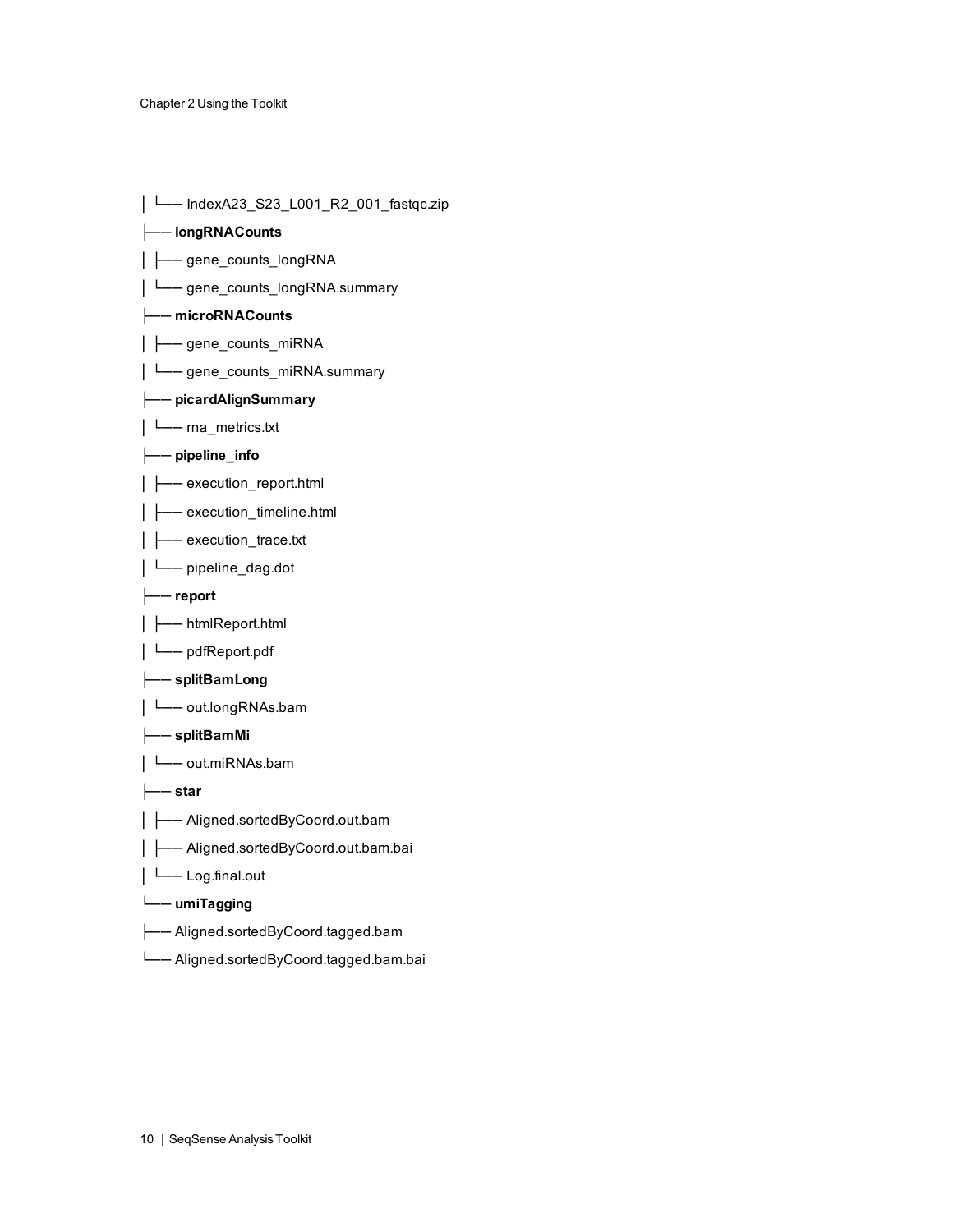### <span id="page-12-0"></span>**Understanding the Output Step Workflow**

The following graphic illustrates the output directory structure in order of step execution. [Table](#page-13-0) 3 on [page](#page-13-0) 12 describes each step output.



LINE COLOR LEGEND

- Standard execution order  $\blacksquare$
- Path to report output
- Optional outputs **I**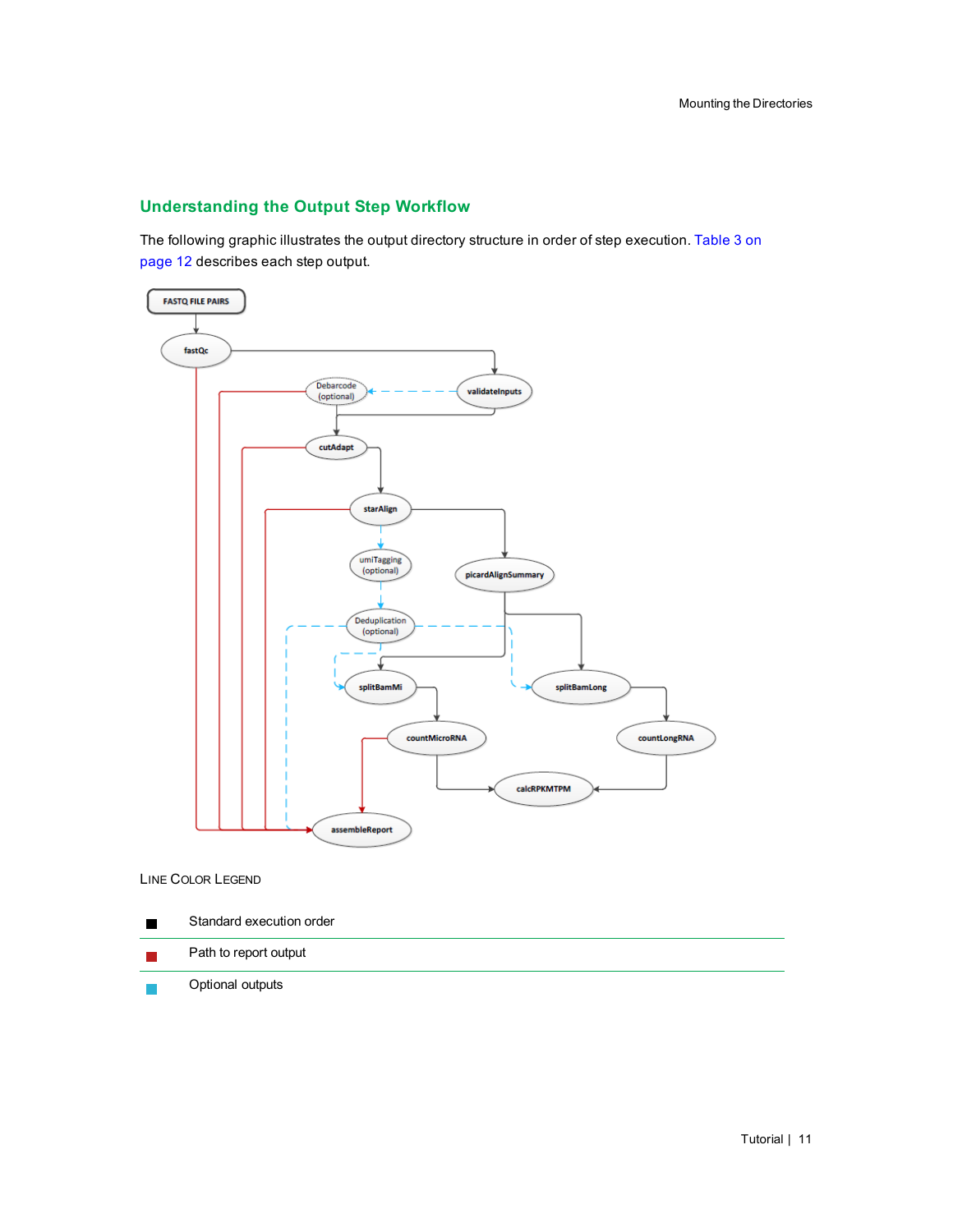#### <span id="page-13-0"></span>**Table 3. Outputs**

| <b>Output Directory</b>  | <b>Description</b>                                                                                                                                                                                                                                                                                                                                                        |
|--------------------------|---------------------------------------------------------------------------------------------------------------------------------------------------------------------------------------------------------------------------------------------------------------------------------------------------------------------------------------------------------------------------|
| fastgc                   | Holds the HTML reports for each of the FASTQ files in the input directory.<br>(https://www.bioinformatics.babraham.ac.uk/projects/fastqc)                                                                                                                                                                                                                                 |
| debarcode (optional)     | Contains the output of the debarcode step, which removes the UMI barcode from<br>R2, and inserts it into the name of the R1 read.<br><b>Tip:</b> To skip deduplication (if running with only R1, or with R1 and R2),<br>invoke the --skipUMI command.                                                                                                                     |
| cutAdapt                 | Contains the output of the cutAdapt step, which trims the poly-A tails and first base<br>from reads, and allows for trimming from the 5' or 3' end based on quality score of<br>the following passed in options:<br>--fivePrimeOualCutoff<br>--threePrimeQualCutoff<br>(https://cutadapt.readthedocs.io/en/stable/)                                                       |
| starAlign                | Contains the output (aligned BAM file and STAR log file) of the starAlign step,<br>which aligns the reads to the reference genome selected.<br>Note: STAR aligner (https://github.com/alexdobin/STAR) is used as a single<br>pass alignment that aligns both long and short RNA at the same time.                                                                         |
| picardAlignSummary       | Contains the output (alignment QC stats) of the picard step, when run on the<br>aligned BAM file.<br>(https://broadinstitute.github.io/picard/)<br><b>Note:</b> The output directory contains a metrics file that is the result of the<br>CollectRnaSeqMetrics command.<br>(https://broadinstitute.github.io/picard/command-line-overview.html<br>#CollectRnaSeqMetrics). |
| umiTagging<br>(optional) | Contains the output of an Intermediary step, which adds an XU tag indicating the<br>UMI to each read in the aligned BAM file.<br><b>Important:</b> Applicable only if both R1 and R2 are present and --skipUMI<br>has not been set.                                                                                                                                       |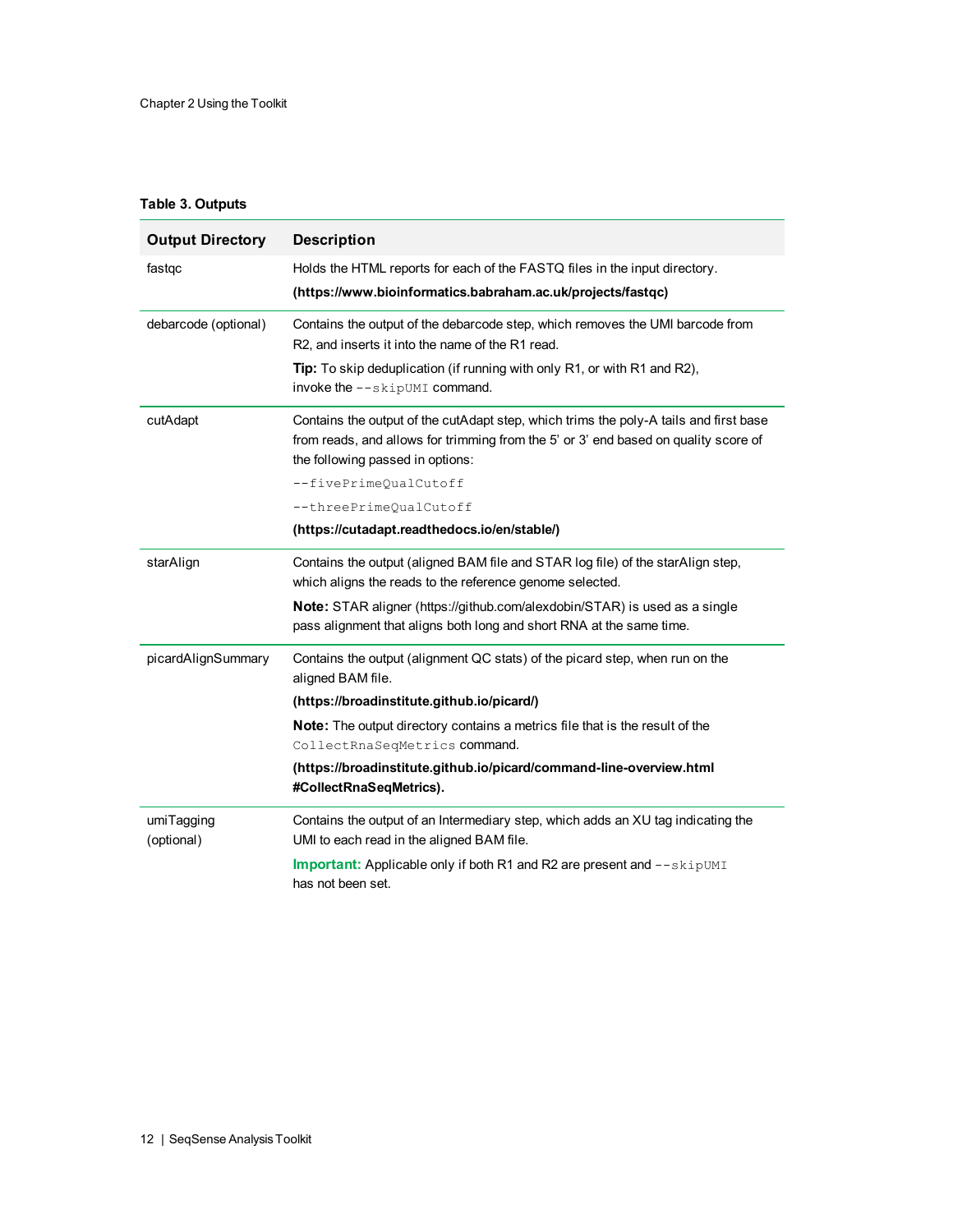#### **Table 3. Outputs, continued**

| <b>Output Directory</b>     | <b>Description</b>                                                                                                                                                                                                                                                                                                                      |
|-----------------------------|-----------------------------------------------------------------------------------------------------------------------------------------------------------------------------------------------------------------------------------------------------------------------------------------------------------------------------------------|
| deduplication<br>(optional) | Contains the result of PCR deduplication (deduplicated BAM file and umi_tools log<br>file) based on the UMIs. Deduplication is performed using umi_tools with the --<br>method=unique setting.<br>(https://github.com/CGATOxford/UMI-tools)<br>Applicable only if both and R1 and R2 are present, and $--$ skipUMI has not been<br>set. |
| splitBamMi                  | Holds the BAM file containing all reads that align entirely within an annotated<br>miRNA. Overlapping reads result from intersecting the aligned BAM file with the<br>annotated BED file containing known small RNA. Bedtools is used for the<br>intersection.<br>(https://bedtools.readthedocs.io/en/latest/index.html)                |
| splitBamLong                | Holds the BAM file containing all reads that do not intersect a known small RNA.<br>Bedtools is used for the intersection.<br>(https://bedtools.readthedocs.io/en/latest/index.html)                                                                                                                                                    |
| countMicroRNA               | Holds the result (counts file and summary) of running featureCounts on the small<br>RNA BAM file with the small RNA annotation set.<br>(http://subread.sourceforge.net/)                                                                                                                                                                |
| countLongRNA                | Holds the result (counts file and summary) of running featureCounts on the long<br>RNA BAM file with the long RNA annotation set.<br>(http://subread.sourceforge.net/)                                                                                                                                                                  |
| calcRPKMTPM                 | Holds the result of the aggregation and normalization of the combined long RNA<br>and small RNA counts.                                                                                                                                                                                                                                 |
| assembleReport              | Holds both PDF and HTML versions of the assembled report.                                                                                                                                                                                                                                                                               |
| pipeline info               | Holds graphs and reports on the runtime of each of the steps.                                                                                                                                                                                                                                                                           |

## <span id="page-14-0"></span>**Logging**

The stderr command prompts the SeqSense Analysis Toolkit to output its status while running. The Toolkit also writes to a log file (.nextflow.log) in the directory that is mounted to /work. This log file captures the steps run and the command line options set.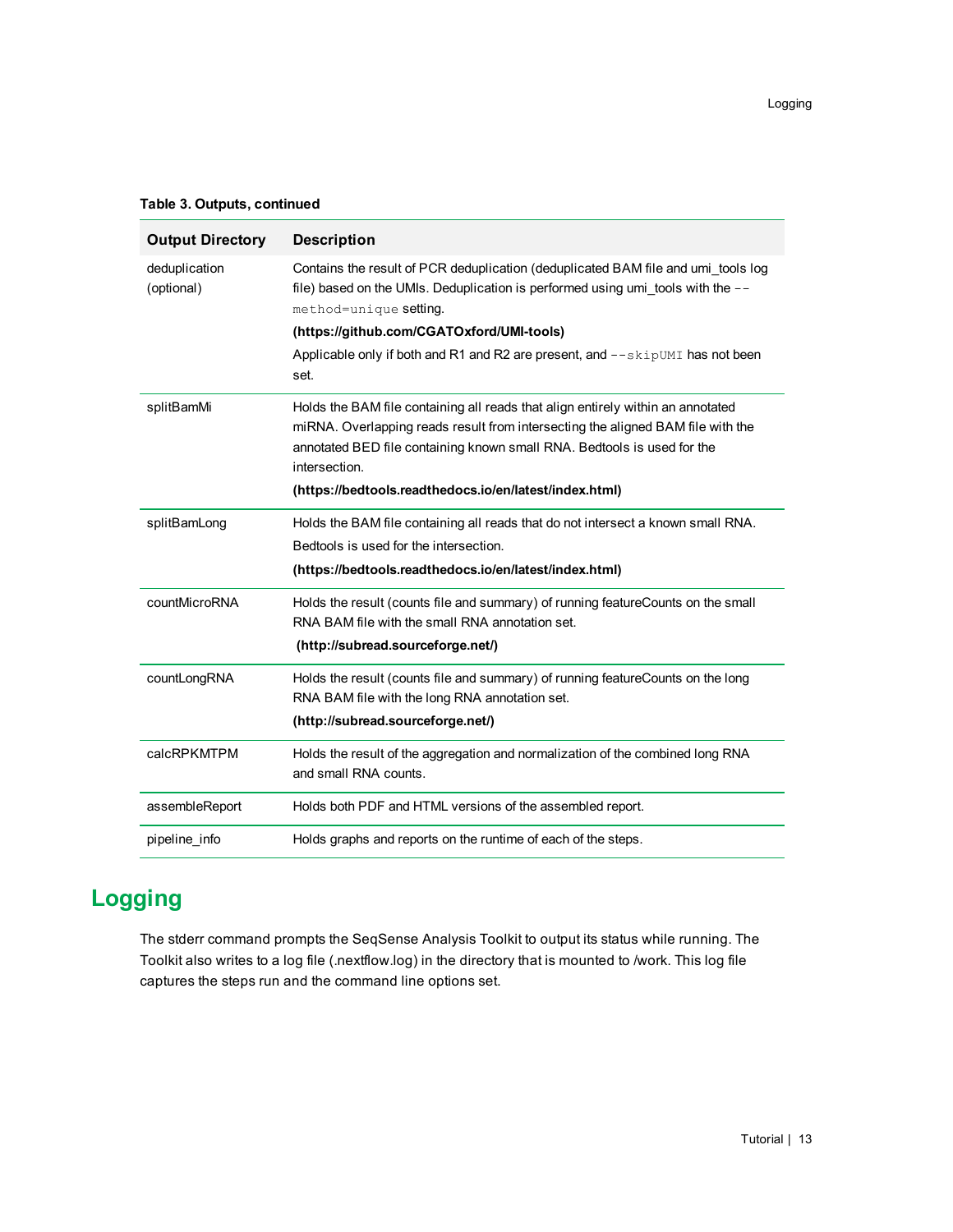Chapter 2 Using the Toolkit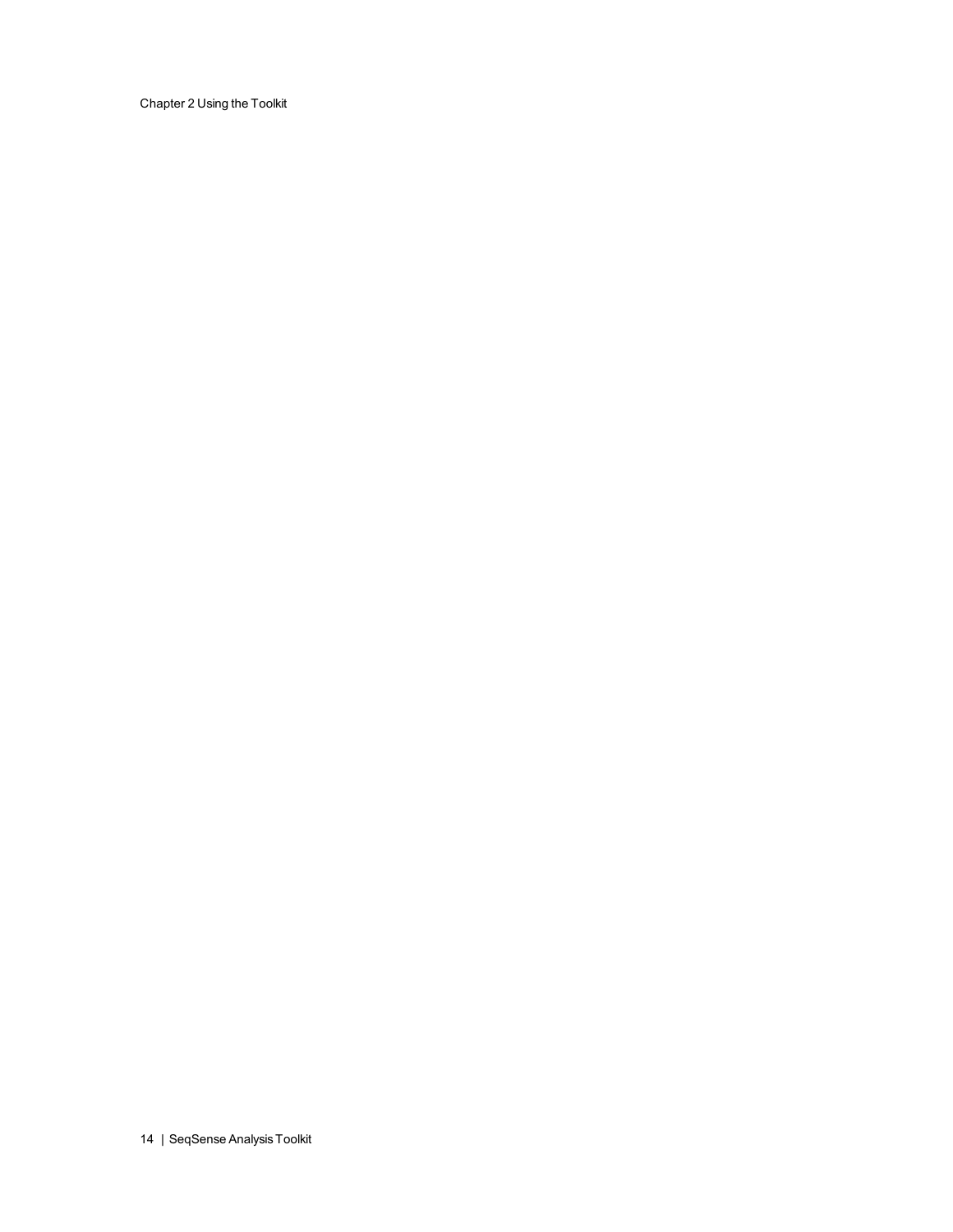## <span id="page-16-0"></span>Appendix A Downloading the Reference Genome

To download the reference genome, you must install the awscli tools per the instructions at the following link:

<https://docs.aws.amazon.com/cli/latest/userguide/cli-chap-install.html>

After you have installed the awscli tools, execute the following commands to download the genome:

```
mkdir ref_data
cd ref_data
aws s3 cp --recursive s3://dbg-cloudpipeline-data-us-west-2-prod/ref_
data/sequoia analysis/latest/hg38.tar.gz ./
aws s3 cp --recursive s3://dbg-cloudpipeline-data-us-west-2-prod/ref_
data/sequoia analysis/latest/mm10.tar.gz ./
aws s3 cp --recursive s3://dbg-cloudpipeline-data-us-west-2-prod/ref_
data/sequoia analysis/latest/rnor6.tar.gz ./
tar xvzf hg38.tar.gz
tar xvzf mm10.tar.gz
tar xvzf rnor6.tar.gz
md5sum -c./*/*.chk
```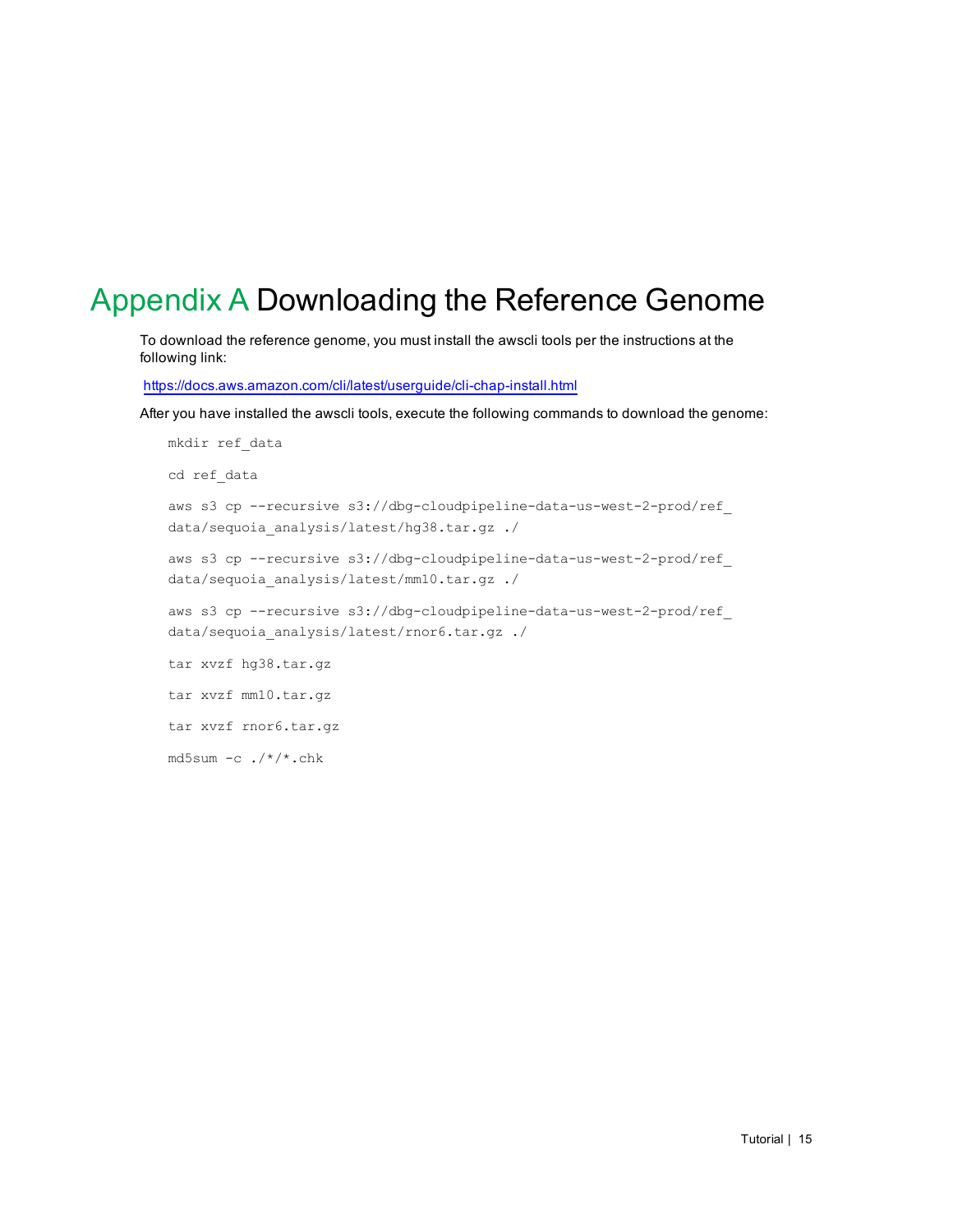AppendixA Downloading the Reference Genome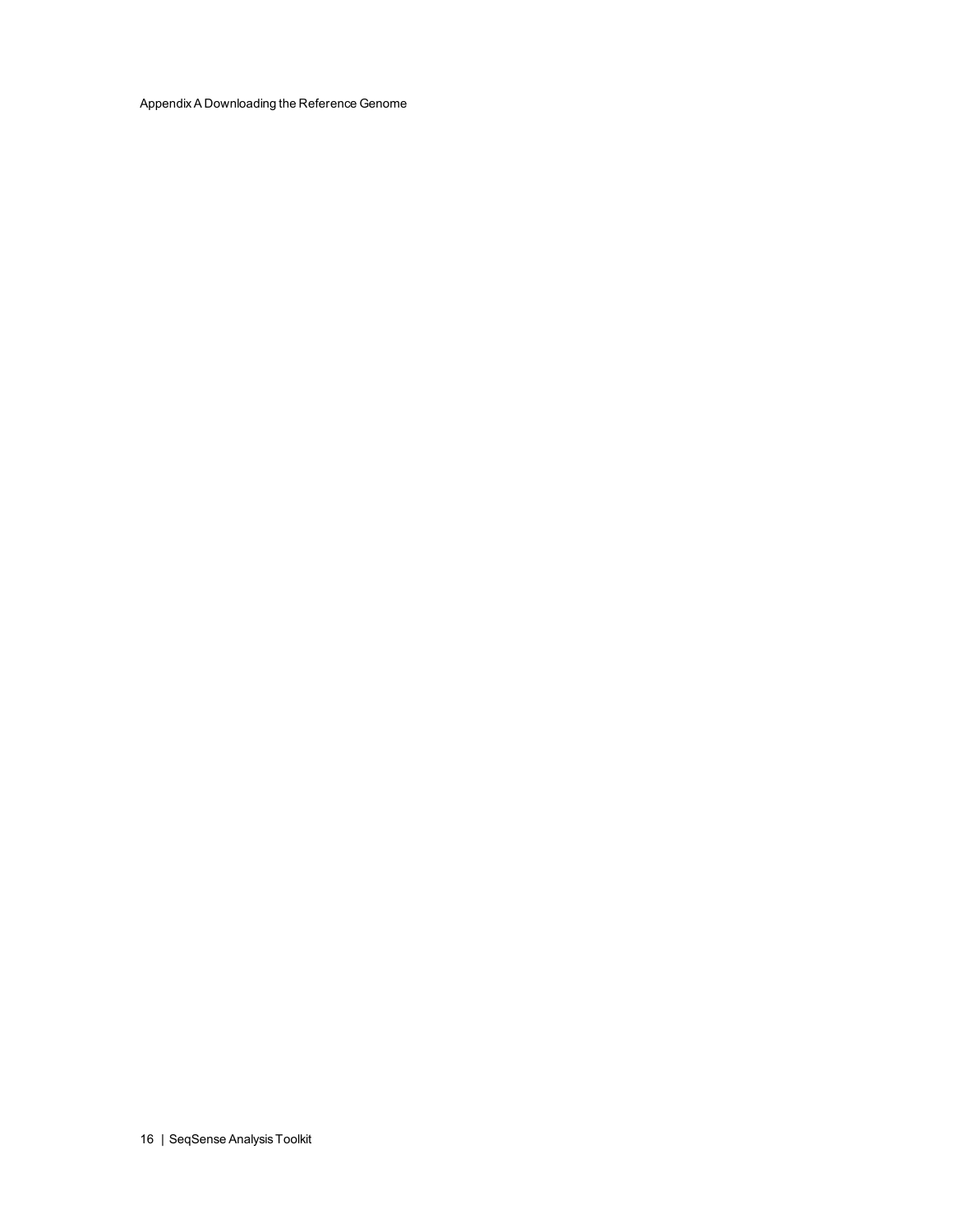## <span id="page-18-0"></span>Appendix B Full Process Example

Refer to the following illustration to see all Toolkit steps and commands for processing the FASTQ files into analysis data.

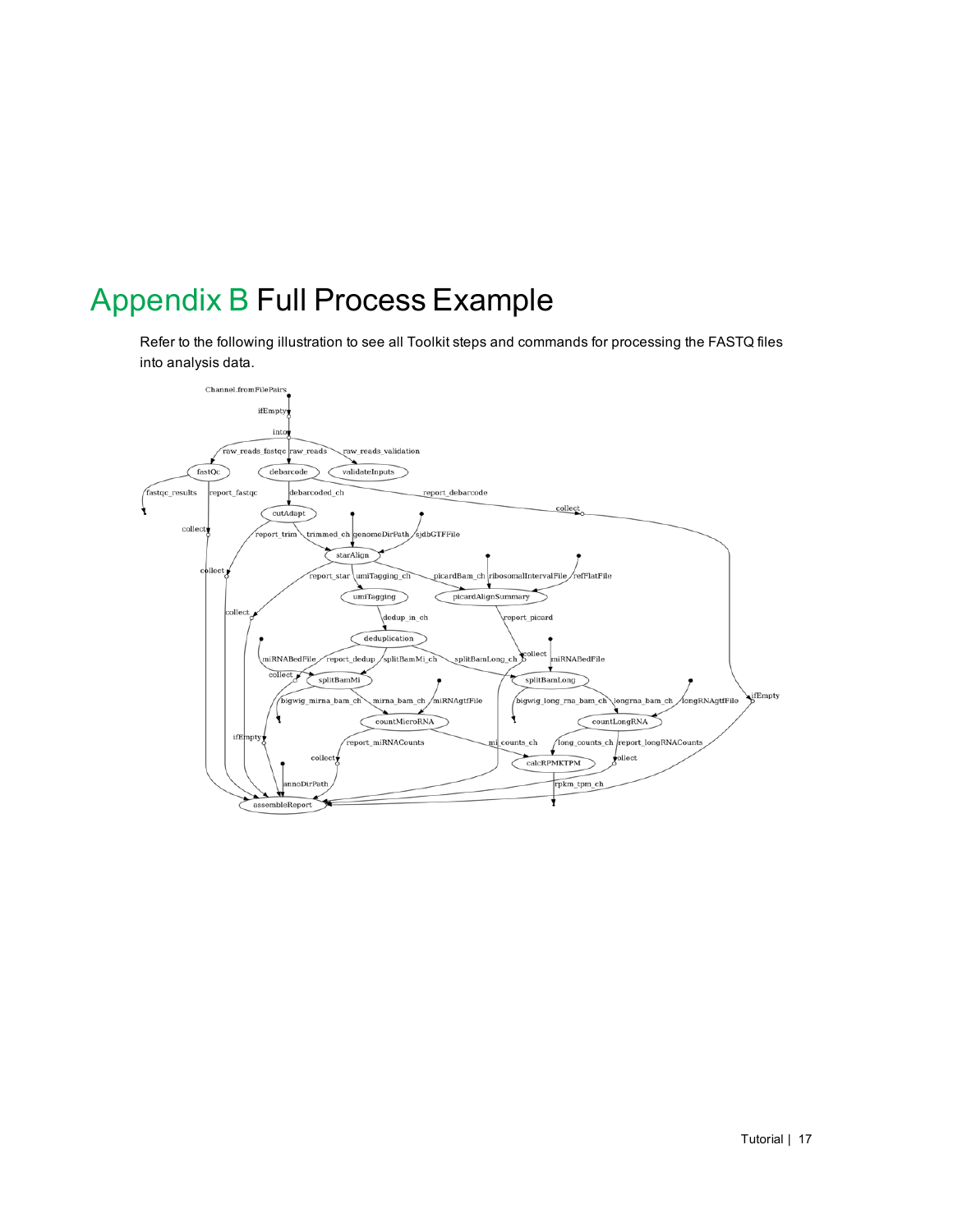Appendix B Full Process Example